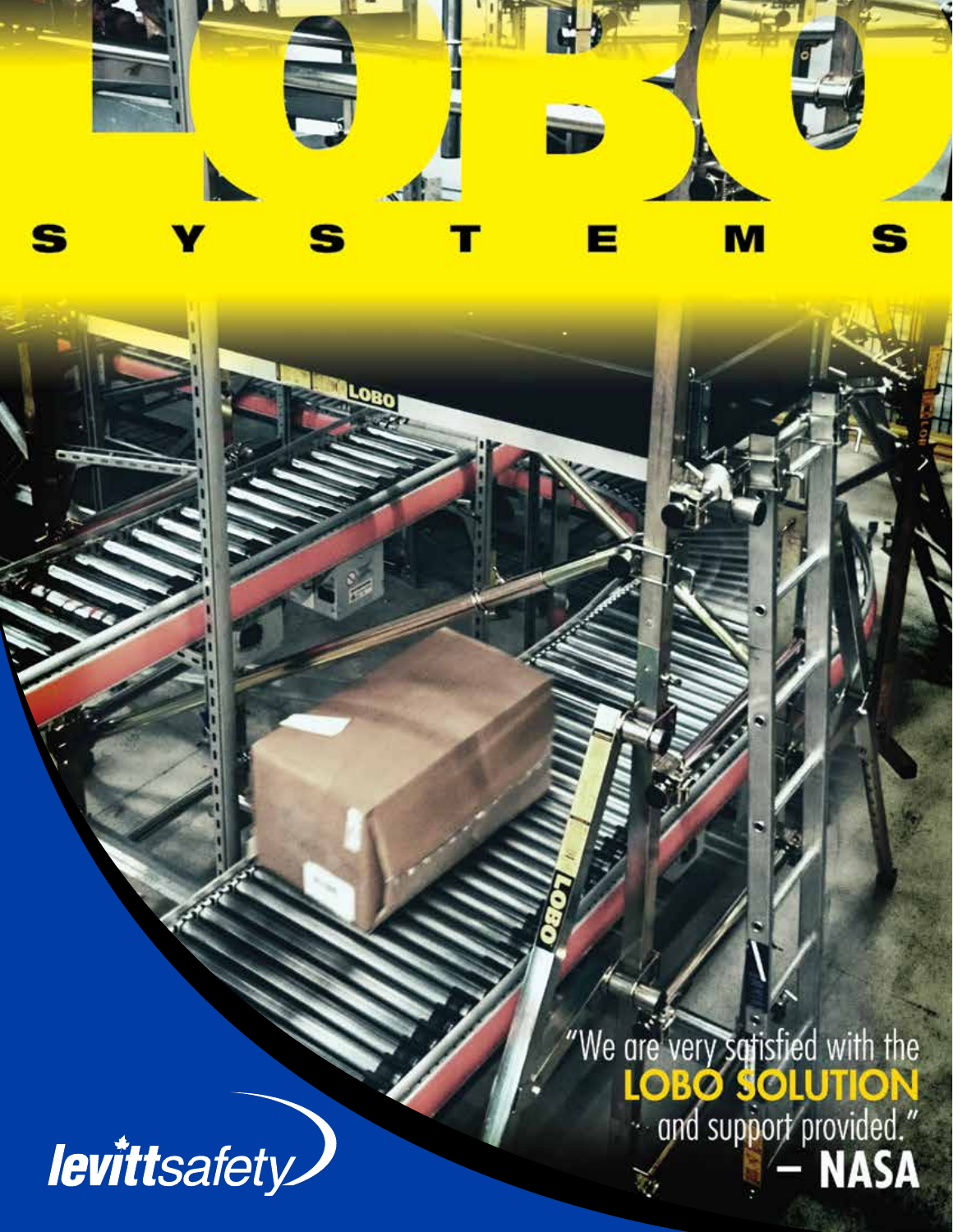This industrial maintenance work platform access system can easily be tailored to individual requirements. It's a unique modular access system based around a patented clamping design that anyone can use to assemble custom work platforms. There's no need for specialized training or tools, eliminating the need to hire outside scaffolding help for every new task or project.

LOBO can be assembled into virtually any configuration, shape or size in a matter of minutes, and is easily transported by flat-pack or crate. Using LOBO Work Platforms can increase efficiency, cost-effectiveness and safety when compared to traditional scaffolding.

## BENEFITS OF LOBO WORK PLATFORMS

- LOWER COSTS save on labor and materials associated with scaffolding or outsourced companies.
- **SAFE** meets all current safety legislation and improves working at-heights programs. Handrails can easily be installed where required.
- **VERSATILE** flexible configurations allow for customized solutions. Can be configured into any shape or size and adapted for hard-to-reach areas.
- **EASY TO USE** can be assembled by virtually anyone in a short period of time. No special tools required and is easy to transport.
- **EXPANDABLE** LOBO can grow and adjust to any project by adding more standard components.

## INDUSTRIES

- Food & Beverage
- Facilities Management
- Aerospace and Aviation
- Manufacturing
- Automotive
- Chemical & Pharmaceutical
- Nuclear & Clean Room
- Retail
- Automated Distribution
- **Energy**
- Mining



"While we were identifying a scaffold solution for use in integration and test of the Lunar Atmosphere and Dust Environment Explorer (LADEE), we knew we needed a flexible system since we were going to be using the scaffolding with a variety of spacecraft configurations in several different facilities. We found that the LOBO system allowed us the flexibility to adapt to these different situations while still being easy to assemble/disassemble and transport. We are very satisfied with the LOBO solution and support provided."

– NASA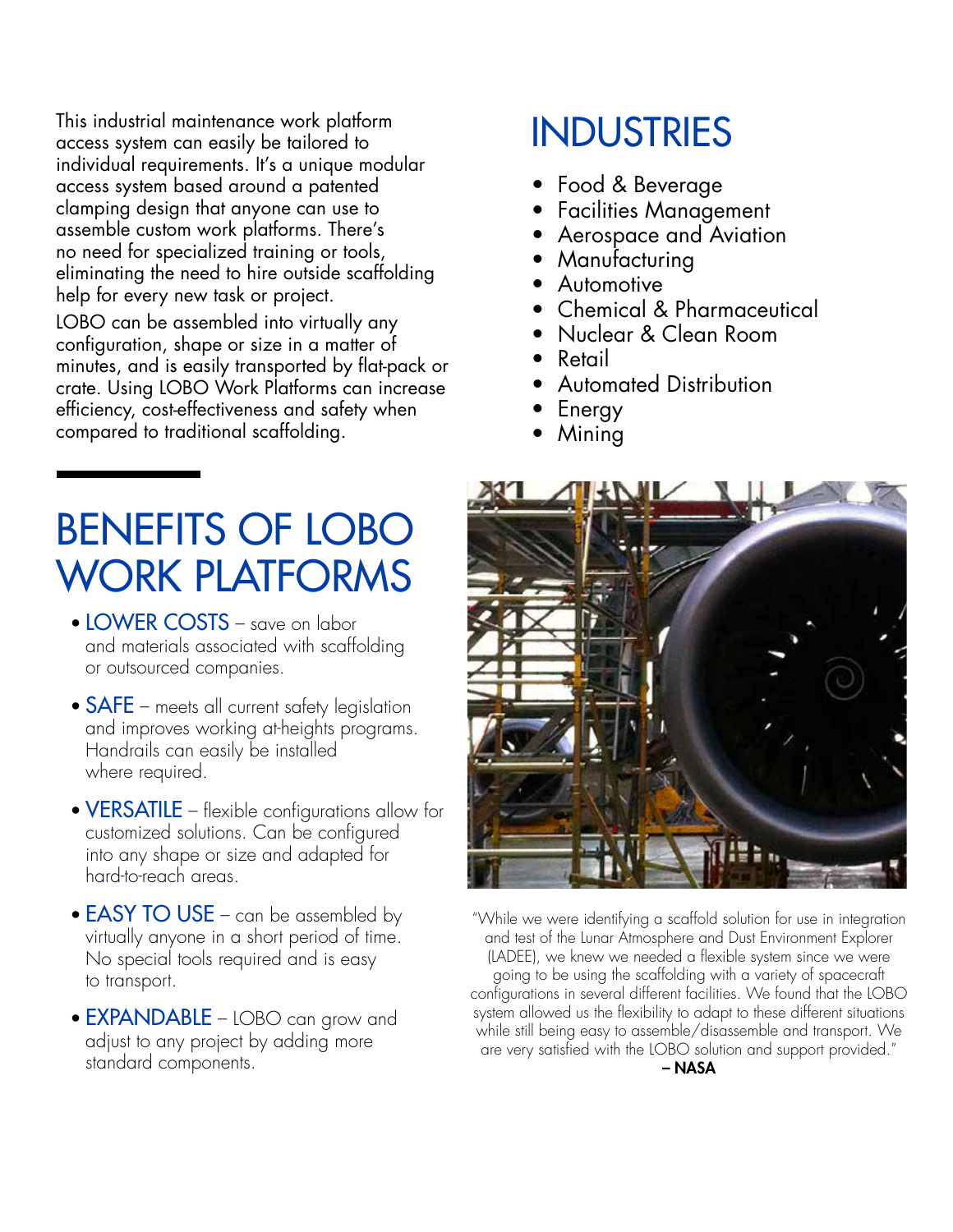